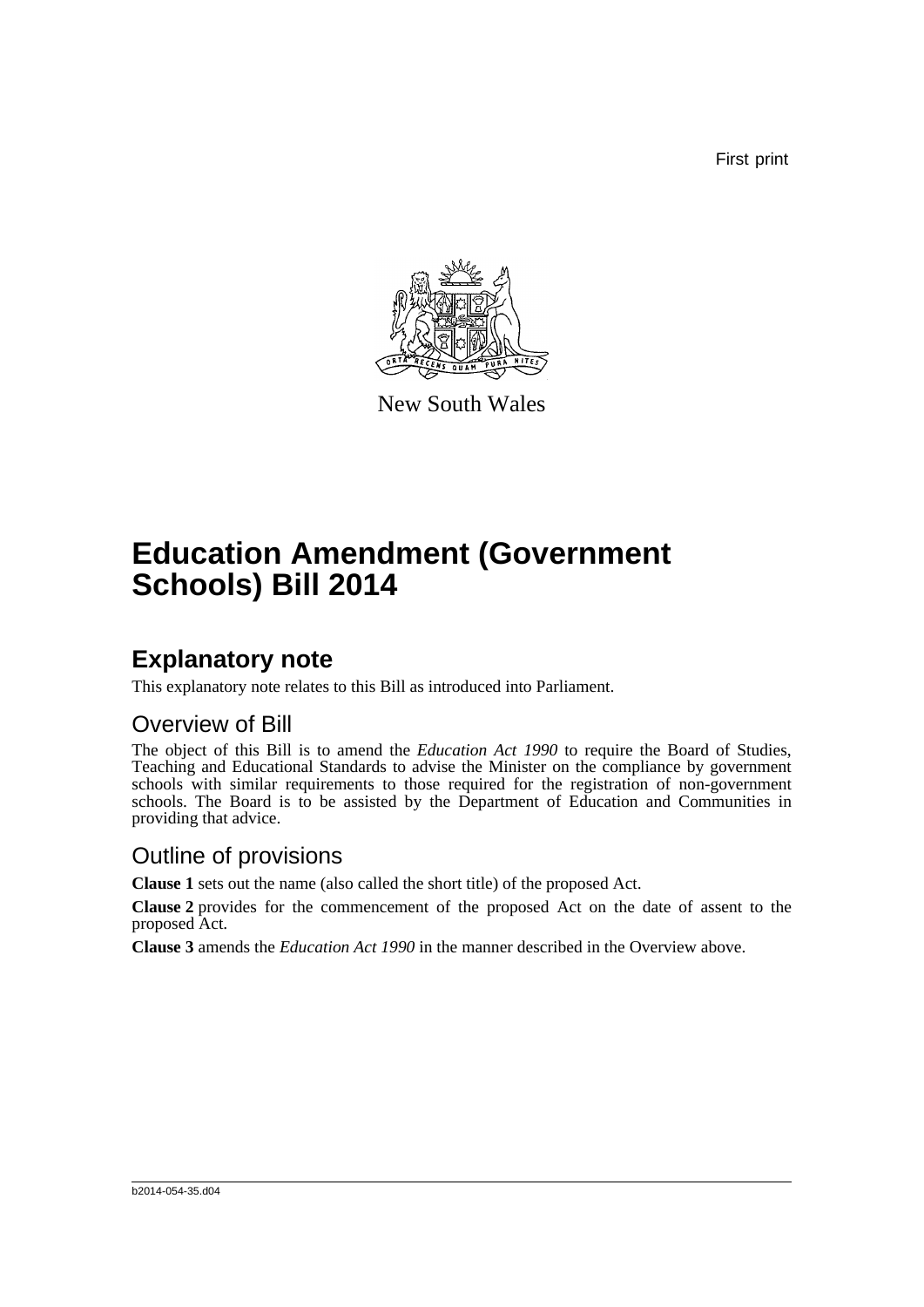First print



New South Wales

## **Education Amendment (Government Schools) Bill 2014**

## **Contents**

|   |                                      | Page |
|---|--------------------------------------|------|
|   |                                      |      |
|   | Name of Act                          |      |
|   | Commencement<br>2.                   |      |
| ર | Amendment of Education Act 1990 No 8 |      |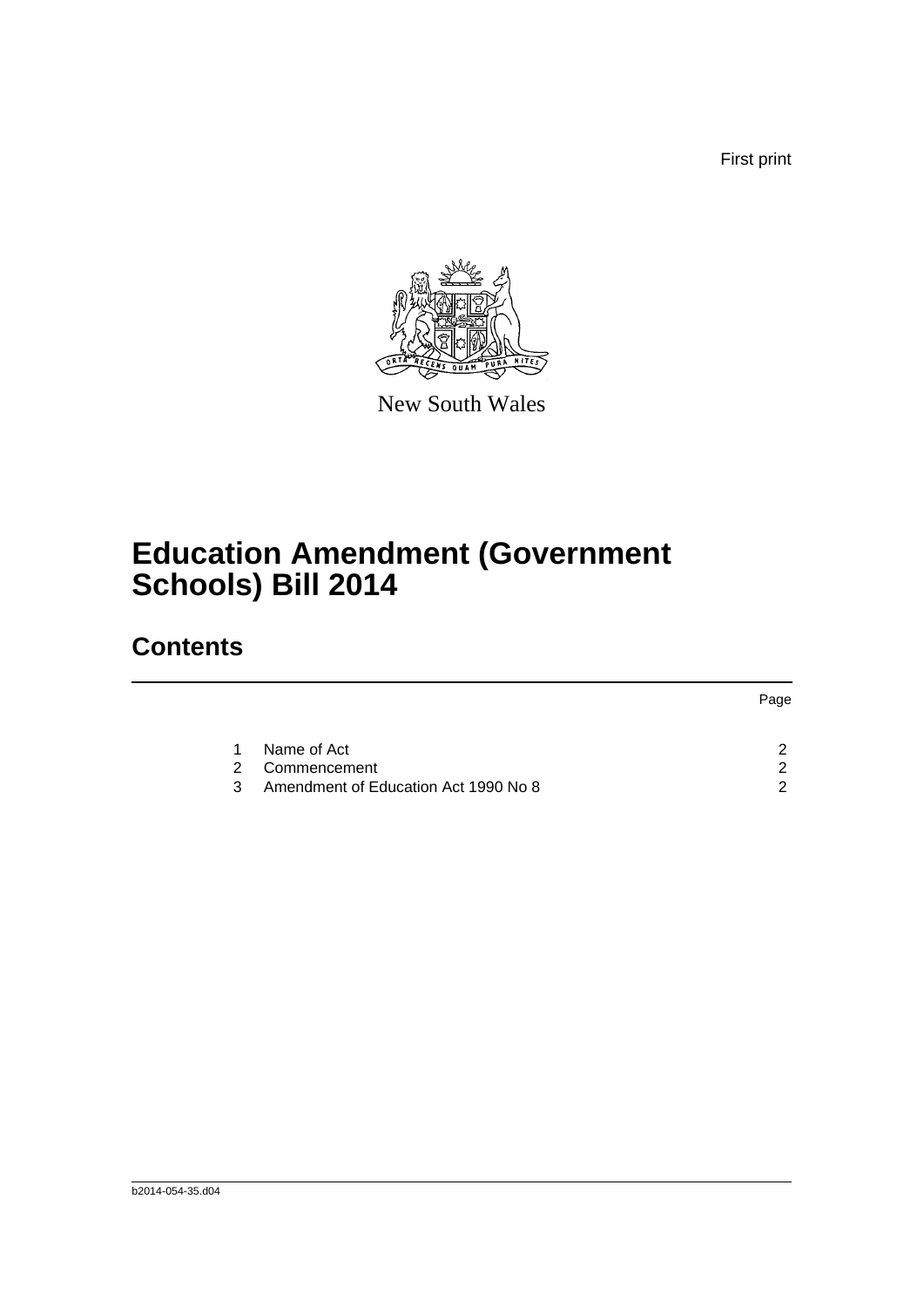

New South Wales

## **Education Amendment (Government Schools) Bill 2014**

No , 2014

#### **A Bill for**

An Act to amend the *Education Act 1990* to require the Board of Studies, Teaching and Educational Standards to provide certain advice to the Minister in relation to government schools.